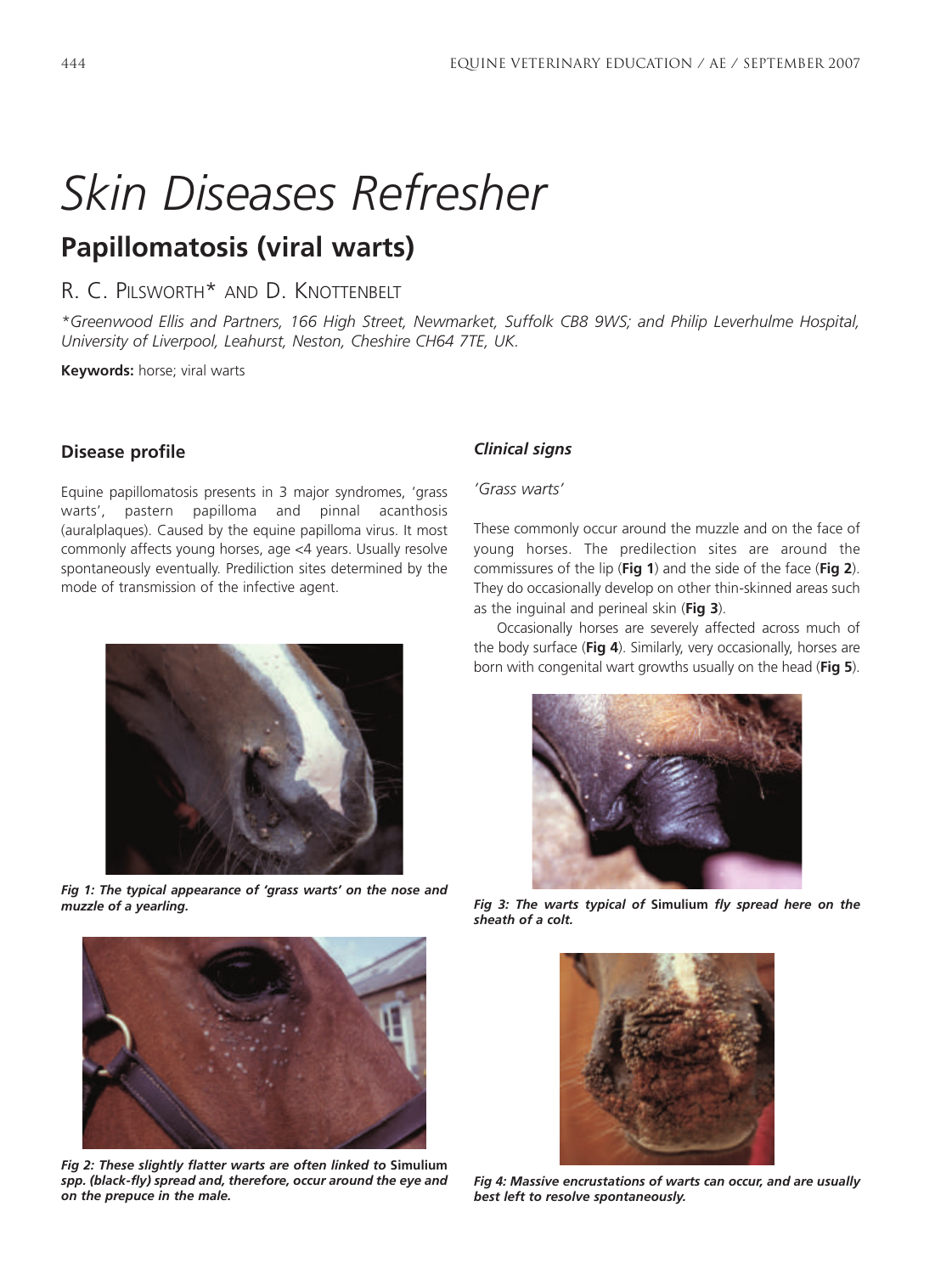

*Fig 5: A congenital wart. Because these warts are present while the animal is* **in utero***, the body's immune-surveillance system will not recognise the wart virus as foreign, and the wart will therefore not be rejected with time.*



*Fig 6: 'Pastern' warts can reach the proportions shown in this horse. Once again these will usually resolve spontaneously with time and aggressive treatment usually causes more problems than the lesion.*



*Fig 7: A linear lesion that developed on the neck in a 4-year-old horse, which was shown to be a papilloma following biopsy.*



*Fig 8: The flat, plaque-like lesions seen in many cases of pinnal acanthosis. Note the similarity to the lesions seen in Figures 2 and 3, typical of spread by* **Simulium** *spp. flies.*

#### *Pastern papilloma*

Pastern warts develop on the back of the pasterns and are often larger than the ones that grow on the muzzle (**Fig 6**). Secondary infections can be a problem if the surface of the papilloma becomes traumatised. Even more sporadically, chains and clusters of warts can develop in other sites such as the side of the neck (**Fig 7**).

#### *Pinnal acanthosis*

This condition is thought to be related to the equine papillomatosis virus within the pinna of the ear. These are often termed 'aural plaques'. They can range in size from small raised depigmented areas (**Fig 8**) to large clusters of white grape like masses (**Fig 9**).



*Fig 9: The more extensive, grape-like lesions commonly seen in cases of pinnal acanthosis and best left untreated.*